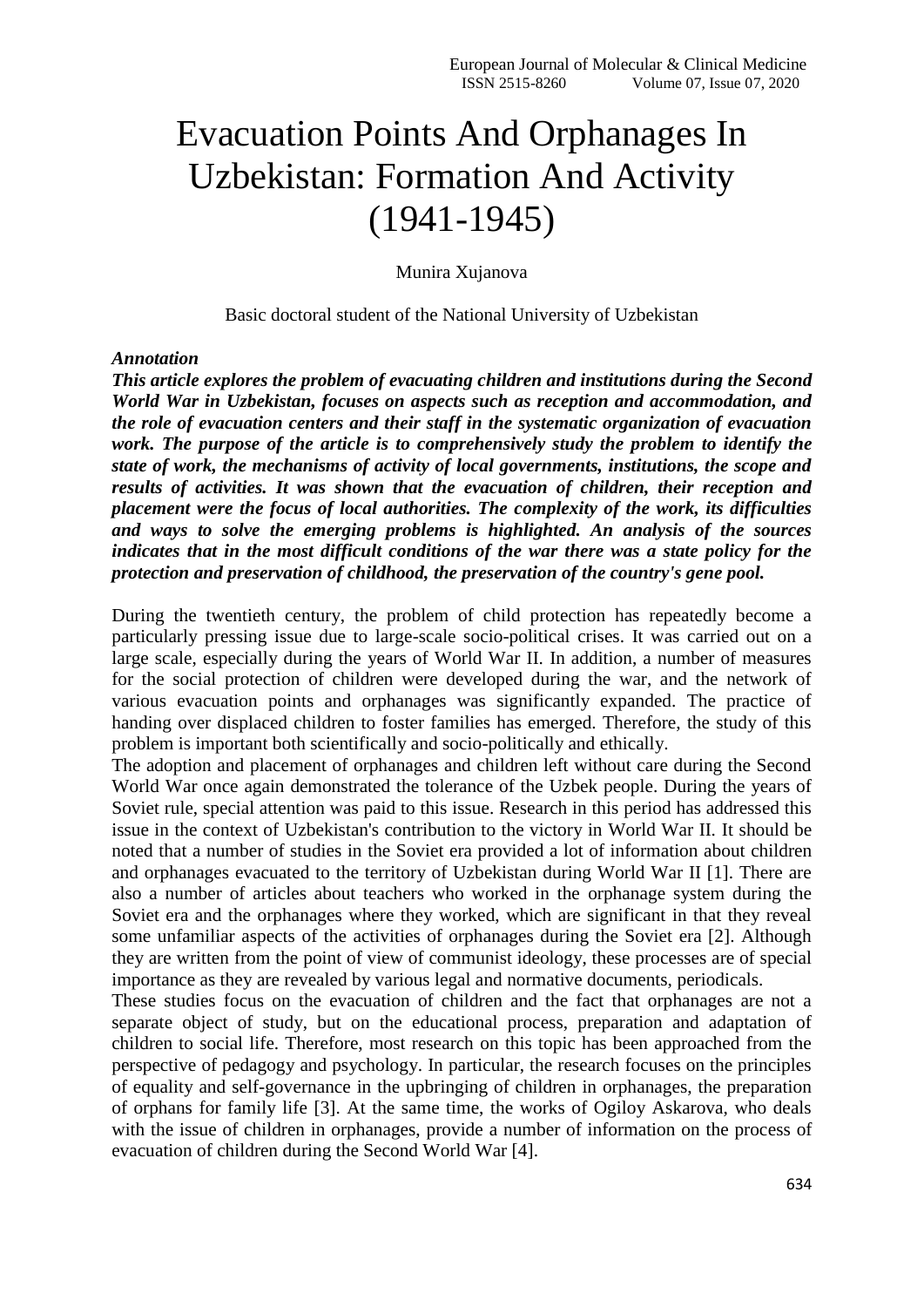The research of R.Kh. Murtazaeva [5] and K.D. Saipova [6], who dealt with issues of interethnic relations and tolerance during the years of independence, also focuses on the issues of child trafficking and the tolerance of the Uzbek people towards them.

The victory in World War II was achieved with irreparable losses, calamities and hardships. One of the most pressing problems of this period was the evacuation of the population, especially children, from the hotbeds of war to the rear and save their lives. Hundreds of thousands of children have experienced the grief of their parents and the hardships of the war years. Therefore, caring for children became one of the most pressing tasks of that time. An editorial in Pravda said, "No matter how much we are immersed in the war, caring for and raising children will remain one of our most important responsibilities." [7] Another article in the same newspaper stated that "evacuated children require special care." [8] The newspaper called on the public, the party and the Soviet authorities to take all necessary measures to ensure that the evacuated children "feel the minimum loss of war." The efforts of public and state organizations and the masses of the people were united to solve these tasks.

In the pre-war period in the Soviet Union there was a wide network of children's institutions. According to the government's decision, the main work on the evacuation and placement of children evacuated to the eastern regions was carried out by the People's Commissariat of Education of the USSR, and in places by the People's Commissariats of the Republic.

In its resolution of August 22, 1941, the Central Committee of the CPSU (b) charged the party committees of the allied republics, the People's Commissariat of Education, and the People's Commissariat of Health with the obligation to create normal conditions for evacuated children.

On November 25, 1941, according to the decision of the Central Government of Uzbekistan, the Central Children's Evacuation Point (evacuation point) was opened in Tashkent. Natalya Pavlovna Kraft, who worked in the orphanage department, was appointed its first head. He worked diligently and selflessly for nearly a year. Anastasia Ilichina Avdeeva later became the head of the evacuation center. "The conditions were difficult and under pressure," he said, recalling his years in office. We would work without thinking about time, without thinking about rest. But the main challenge was to raise the morale of the children and take responsibility for their lives. "[9]

Initially, the place for the children's evacuation point was located at the Tashkent railway station. It consisted of a large, slightly dark, polystyrene "reception hall." There was nothing there but wooden benches and tables. Here, all those in need of care are gathered until the sanitary recycling. Here the teacher on duty registered the visitors. In the corner of this room there were cultural activities such as conversations, reading newspapers. The door to the room led to a long narrow hallway. The first room on the right was originally an evacuation office. The place was later converted into a sanitary inspection room and a children's recreation area. The evacuation center also had a kitchen and dining area, food and warehouses. In this clean room the children slept in peace and quiet, in clean sheets and pillows, forgetting the horrors of war.

Volunteer community women of the city also helped to organize cleanliness and tidiness. They were the majority and helped impartially. The children were immersed in the friendly, warm environment created by them. They shaved, washed, and dressed the children's hair, but it was no ordinary job. Children who had been on the road for weeks had lice, sweating, dysentery, and skin diseases. The women who went to the platform every day also had their own children who could be harmed.

The medical and sanitary services of the evacuated trains played an important role in the work of the evacuation center in Tashkent. Many doctors and nurses did their best to provide the necessary medical care to the evacuees. With the arrival of the train at the station, a team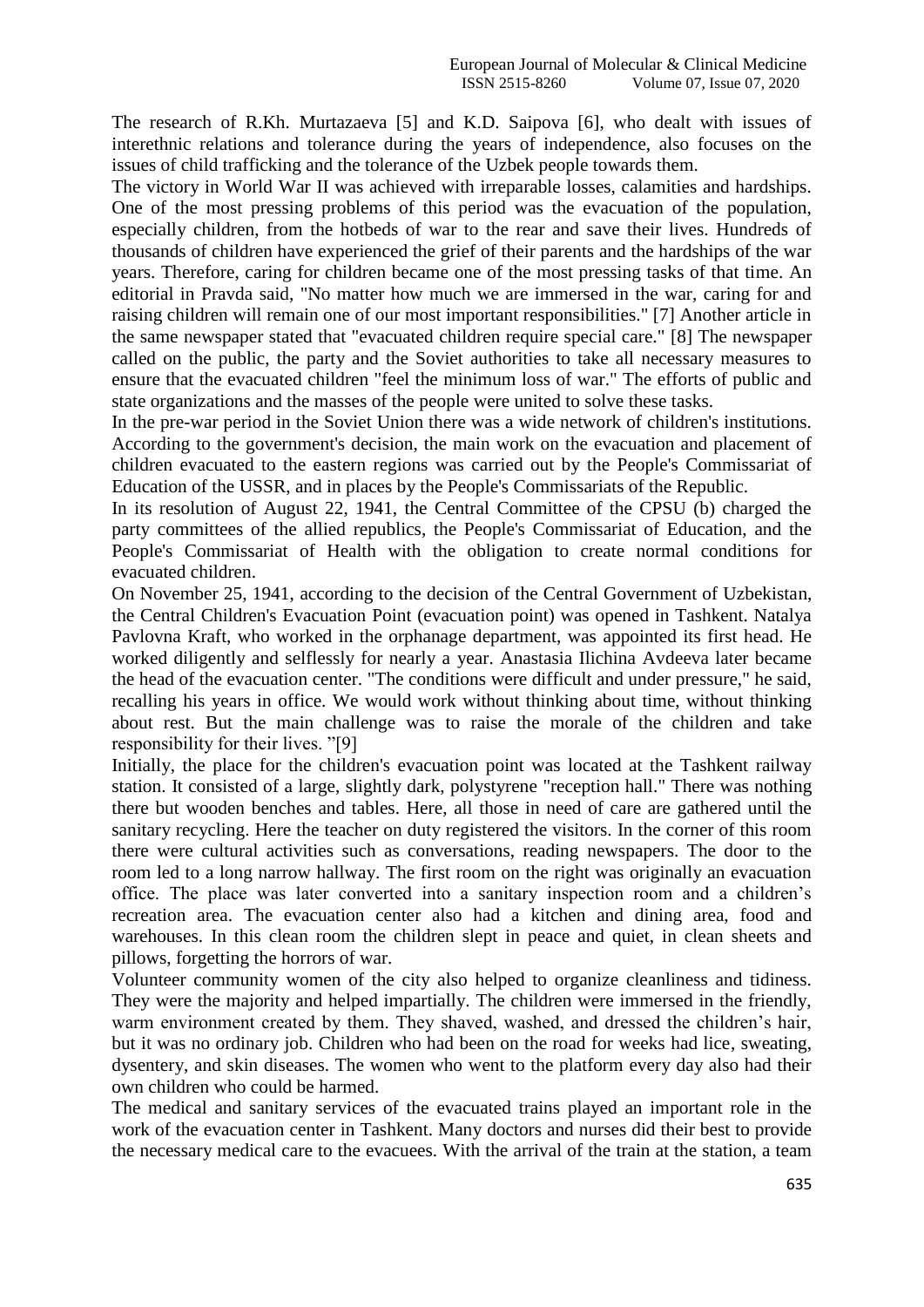of medical personnel led by a doctor identified the patients on the spot. Patients were then determined to be in isolation or hospitalized. Those in need of first aid were provided with the necessary medical care on the spot. After circling the train with the medical team, the train carriages were cleared immediately. If necessary, they are thoroughly medically examined and disinfected under the supervision of a medical doctor. The train was then provided with boiled water, fuel and light. The evacuation center has an isolation room and a bed for treatment. When removed from the train and placed in an isolation ward, patients were treated under mandatory sanitary conditions and the patient's personal belongings were disinfected.

A separate building was needed for sick or infected children. For this reason, a special quarantine house was opened on Bahor Street. The children were under medical supervision here for two weeks. He was then transferred to an ordinary orphanage. [10]

There were also difficulties in meeting the children. It was especially difficult to provide so many children with clothes. We had to think of different ways to protect children from the cold. The evacuation center staff recalled that when they were presented with felts, they decided to sew a "burqa" from them. Another time, when they received 600 knitted scarves, they knitted sweaters with their own hands. [11]

There were also heavy casualties among the central evacuation staff. From December 1942 alone, 13 of the center's staff suffered from sweating. Three of them died. [12] They gave not only their lives but also their lives to save the children who had been thrown into war-torn Uzbekistan.

It is worth noting that the children were of different ages, health and mental and spiritual condition. The first task of the evacuation center staff was to get acquainted with the physical development and mental and spiritual condition of each child during the children's two-day visit and determine whether to send them to an orphanage or treatment, or to employment.

The hardest impression was when I saw children with disabilities. "We have children with burns, concussions and blindness," he said. The victims of this Hitlerite attack shook our hearts with their appearance and mental oppression. We would send them to children's homes for the disabled, but communication with them would take us out of balance for a long time. The suffering of these children has increased our hatred and cruelty to the enemy and made us work harder to bring the hours of victory closer. "[13]

However, among the evacuated adolescent children, there were sometimes socially dangerous ones. They cried and told what they had heard from children who had really had a hard time as their own history. They stole other children's belongings after eating and sleeping at evacuation points and fled when they had to go to work. He recalled that a group of children gathered at the train station was sent by the police. They spent a lot of time with them trying to protect children from teenagers like that. [14]

Processing with the children who were sent would begin with a clear registration of them. This was a difficult task in itself. There were cases when children who had experienced many difficulties could not say anything about themselves, neither about their age, nor about their last name, nor about where they came from. The marked point was written on a piece of paper and given to the older ones, and the younger ones were either put in his pocket or sewn on his left shoulder. They were then given breakfast or dinner and sent to the bathroom. The road from the bathroom to the evacuation point was more difficult. After abnormally satiated eating and body warming, the children became so weak that they could not move independently. They had to be carried by hand. After that, the children immediately fell asleep. Then they waited for their fate to be decided in a special building at the evacuation point. [15]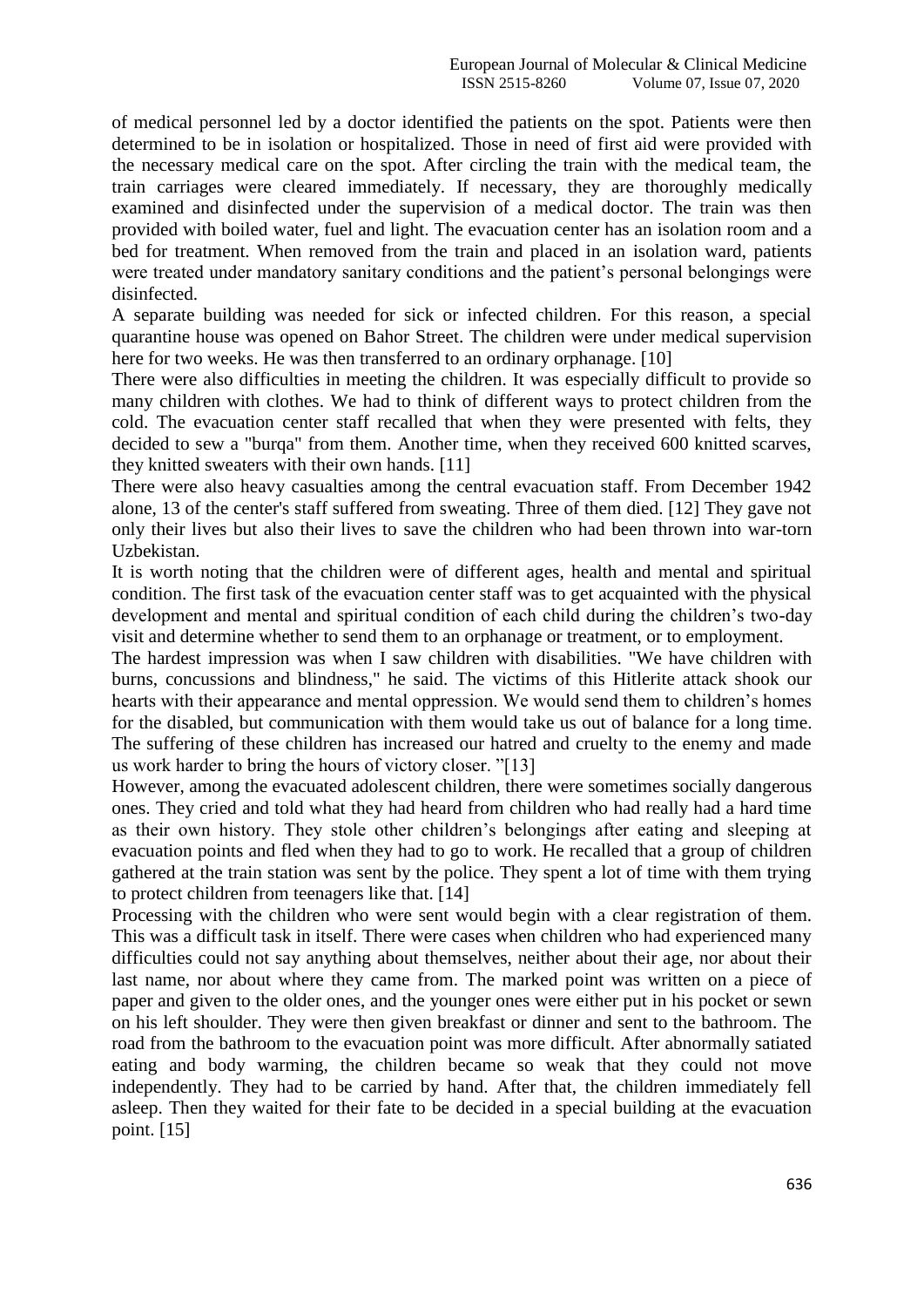Uzbeks welcomed children who had been separated from their evacuated parents and caregivers and were temporarily or permanently orphaned. They took on a difficult, responsible, but honorable task, such as feeding and nurturing them in difficult circumstances. Shoahmad Shomahmudov, a blacksmith from Tashkent, and his wife, Bahri Akramova, were among the initiators of bringing up children of different nationalities who had been evacuated from places close to the front. The great civic and humanitarian courage of this family became a symbol of the inviolable friendship and brotherhood of the Soviet peoples.

No region of Uzbekistan was left out of this nationwide movement. They demonstrated true humane examples. For example, at the Termez station in Surkhandarya region in 1942, a spontaneous rally of women who had been evacuated from the front lines, who had lost their parents during the evacuation, or who had gone to the station to meet children left in orphanages and schools began. . Speaking on behalf of the audience, Evseeva expressed the following heartfelt words: "The tears of a child and the sufferings of a child are innocent tears and sufferings. We, moms, don't let that happen! We, Soviet women, will show the whole world what we are capable of. "[16]

On the train that came to a stop at the station, there were sick children who were suffering from the cold, even forgetting to cry. As the train stopped, the women surrounded the children and began to show them kindness. There were 24 of them. [17] The second group of 26 children was to be handed over to the population of Sherabad district. The residents of Sherabad arrived at Termez station without waiting for the train to arrive. As soon as the train stopped, they hurried to take the children into their care. But the kids were missing. After that, the regional evacuation commission will apply to the city evacuation center in Tashkent. Immediately, two active girls will be sent to Tashkent. The girls appealed to the republican evacuation center and said, "You are handing over all the children to the population of Tashkent ... You are not sending them to Termez. We don't have enough children ... " They immediately returned to Termez with 13 children and handed them over to the families of PG Nikitina, Kunduz Iskandarova, Klavdiya Kisileva, doctor Tumanova, Juravleva, Menglieva, Yu. Kholmurodov, a teacher at the school named after Y. Akhunboboev in Termez. For children's health, 20 beds were set up in Sherabad and Boysun districts, and 40 in Sariosiya and Denau districts. [18] Similar events were held in other districts of the region. By early 1942, 534 school-age children, 83-year-olds, and kindergarten-age children had been brought to the province and placed in private care. During the war years, more than 20,000 people were brought to the region, 3,500 of whom were children. All children were raised individually and collectively. [19]

From October 1, 1941 to October 1, 1942, 78 orphanages and 43,000 children were evacuated to the Uzbek SSR from the frontier cities. [20] Fifty of the orphanages were preserved independently. Four of them were placed in Samarkand region, 9 in Namangan region, 5 in Tashkent, 13 in Andijan region, 10 in Fergana and 9 in Bukhara region. [21]

In 1941, children from the Zuev and Crimean orphanages were placed in Tashkent. The best school in Pop County has been turned into an orphanage. But there was no necessary equipment: bed, bedding, pillows, clothes, all of which were brought by the locals. There were also orphanages No. 1, 2, 3, 15, 18, school-orphanages No. 14 and 15, the Belarusian orphanage, and the orphanage in Tashkent. [22]

The appeal of the participants of the meeting of women activists held in Tashkent on January 2, 1942 to the women of Uzbekistan is still preserved in the archives. It called for none of the children who came to Uzbekistan to be homeless and deprived of motherhood. Within a few days of receiving the appeal, 643 families and hundreds of boys and girls evacuated by 69 communities were brought up. As of September this year, 1,015 children had been adopted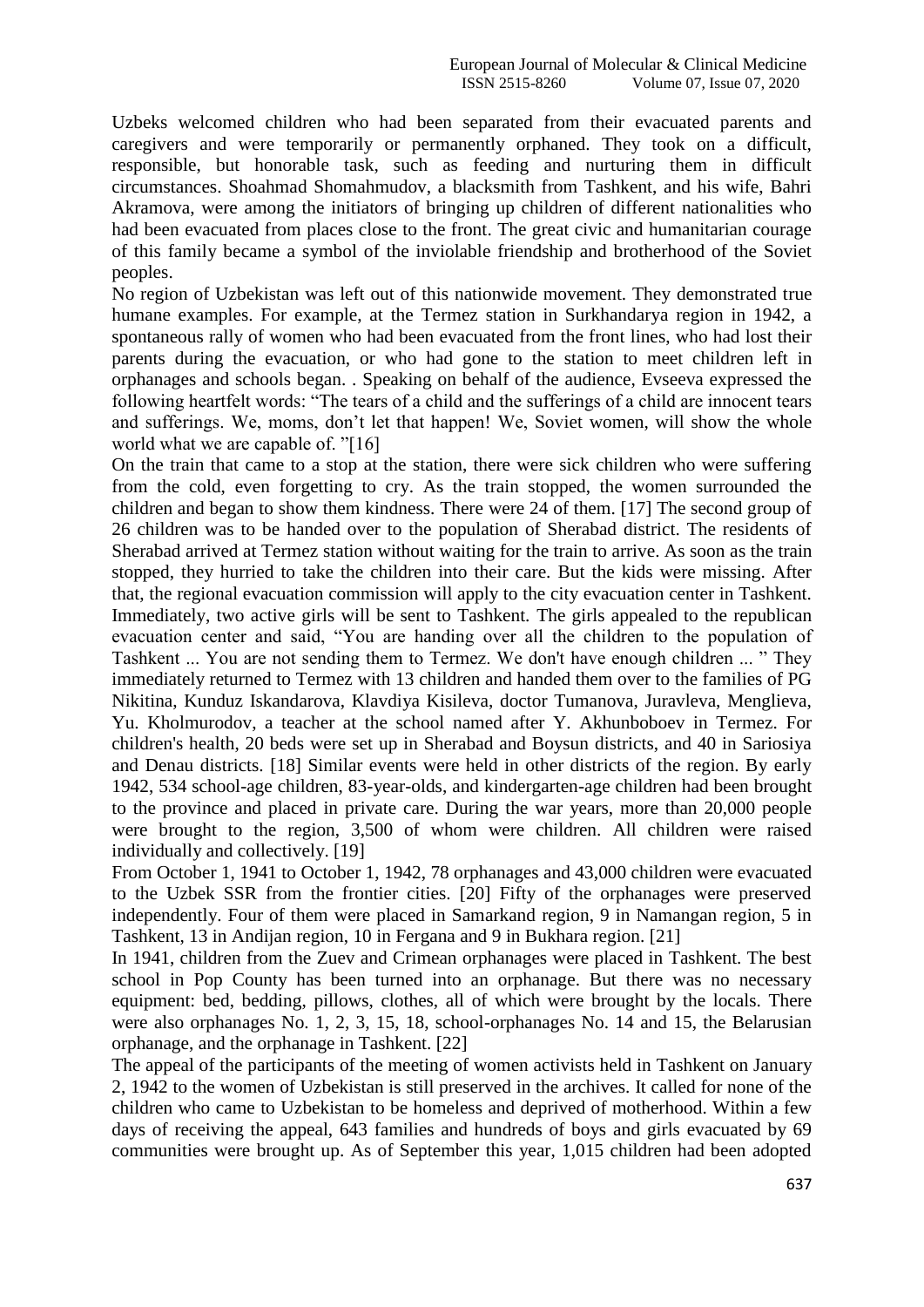by families, and 303 had been adopted. One such family was the family of Shorahmat ota and Bakhriniso aya Mahkamov, blacksmiths from Tashkent. The family adopted 11 children of different nationalities. [23]

The archival documents also contain the records of the orphanage in Tashkent in 1941-1942. It contains applications for "Adoption" addressed to the council. At the orphanage, there were 11 such applications in January-September 1941, 32 in November, 79 in December, and 86 in January 1942. In those years, a center for the reception and placement of minors in orphanages was established in Tashkent. [24]

In 1942, there were 214 orphanages in the republic, where 20,000 children were educated. On this basis, in January 1942 in the village of Gova, Namangan region in the orphanage "Komsomolets" - 145 people, in the orphanage "Dedushka Ilich" - 82 people, in the 16th orphanage in the collective farm "Wave" in Namangan - 102 people, "Lenin's Way" 270 people in the collective farm orphanage, 117 people in the Vorovskiy orphanage in the center of Pop district, 176 people in the Krasnaya Ukraina orphanage in Yangikurgan district, 69 people in the Donbass-3 school orphanage in Shakhand village council. , In the orphanage for the blind in Namangan - 125 people, a total of 1252 children were brought up. [25] Supervisor groups dealing with them have also been set up in cities and districts.

In 1942, such centers were established in Tashkent, Fergana, Urgench, Namangan, Andijan and Turtkul. Orphanage No. 2 in Kalinin district of Tashkent region received children from 2 orphanages in Odessa and Lugansk. Four military music schools relocated from Moscow, Odessa and Voronezh were also housed in orphanages. In 1942, a new orphanage was established in Yangiyul district. There were also Orphanages have been relocated to Uzbekistan not only from different parts of the union, but also from Europe. For example, during the war years, the Polish Revolutionary Committee appealed to the Soviet Union to evacuate orphanages and kindergartens. The Soviet government accepted the request, and in 1943, 940 children and 431 servicemen were relocated to Uzbekistan. [27] The leaders of the government at that time took care of the education of Polish children, and on June 28, 1943, a decision was made to educate Polish teachers and educators living in the territory of Uzbekistan. All this is done so that children do not feel disconnected from their mother tongue, they feel at home.

By January 5, 1943, the number of orphanages in the Republic of Uzbekistan reached 153, and a total of 200,000 children of different nationalities were evacuated to Uzbekistan. With the help of the Republican Commission for the Relief of Children, all children were placed under strict control and their parents found their children who had been lost during the war years. [28]

In 1943, there were more than 20 orphanages in Namangan region, where 2,257 children were brought up. Three orphanages were built in Uychi, Yangikurgan districts and Namangan city.

During these years, orphanages were opened in Fergana region. Until 1943, Andijan had 6 orphanages and 2 orphanages (in Pakhtaabad and Marhamat districts). Most of the children who were relocated to the Fergana Valley during the war years were placed in these institutions.orphanages in Rishtan, Vobkent, and Karshi districts. [26]

After the end of World War II and the successive victories over fascism, mass relocations began. On February 26, 1945, Uzbekistan received a letter from the Ministry of Education of the RSFSR requesting the return of employees of Polish children and orphanages stationed in the territory of Uzbekistan. [29] After the letter was discussed, a decision was made to return the Polish orphanages. All foster children will be escorted to Poland with new tops, supplies for the trip and ready meals.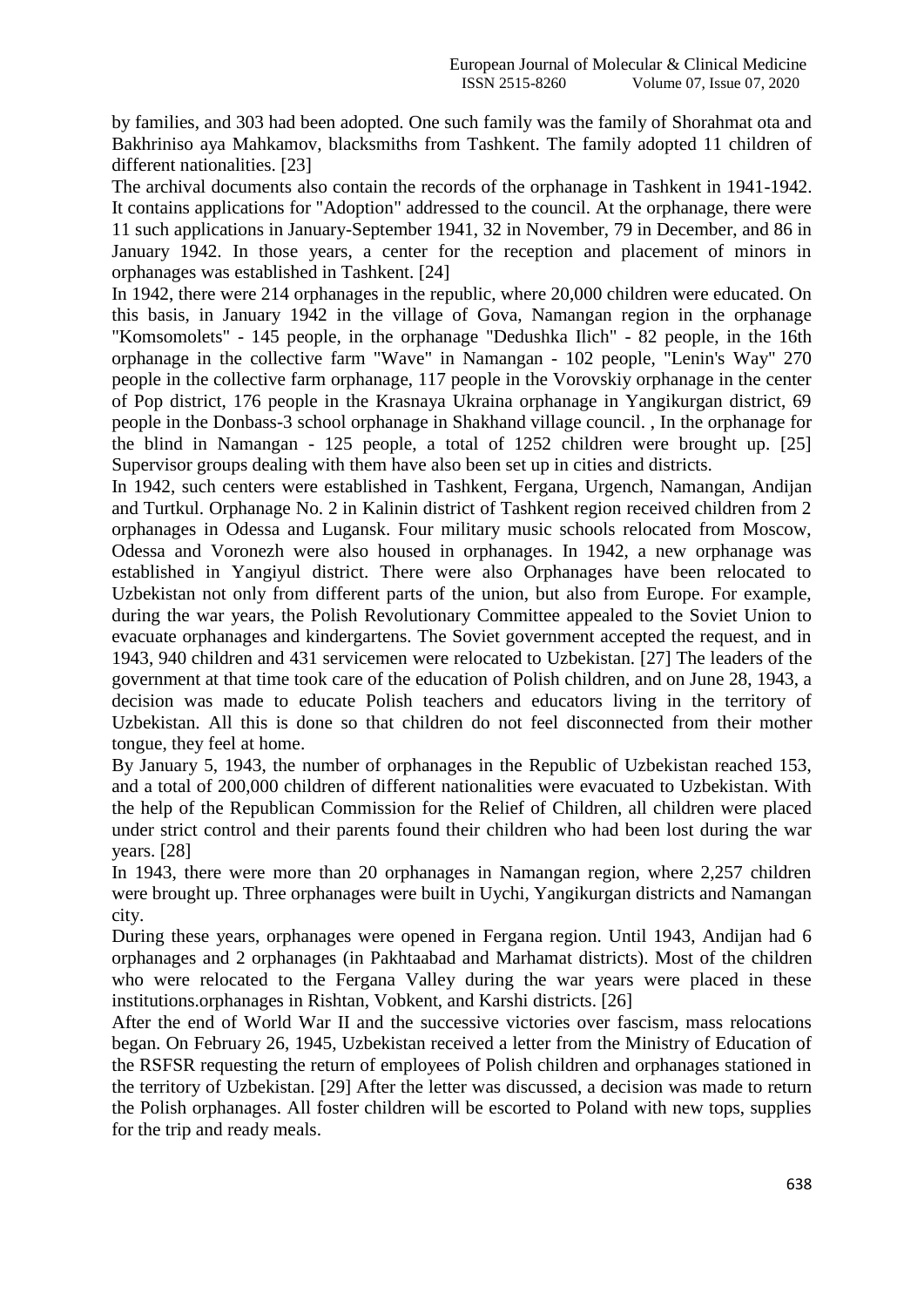During the war years, the network of orphanages and the number of children in them increased steadily. By the end of 1945, there were 267 orphanages in the republic, with 30,792 children. [30]

According to archival documents, about 50,000 children were registered at the Central Children's Evacuation Center in Uzbekistan during World War II. In addition, 14 orphanages from Poland, 170 children from the Moscow Spanish Orphanage, and students from Moscow and Voronezh music schools took refuge here during the war years. [31]

## **CONCLUSION**

Thus, during the Second World War, the evacuation centers of Uzbekistan became an important part of the evacuation mechanism and a lot of work was done. In general, the evacuation mechanism produced in the Soviet Union was effective despite serious shortcomings. It accomplished its primary mission - to relocate millions of people to the frontline regions of the country and save their lives in the harshest conditions of the war. During World War II, evacuation staff, along with city residents, made efforts to provide medical care to the evacuated population, providing them with shelter, hot meals, and clothing. The people of Uzbekistan, despite all the difficulties of the war, have shown their tolerance and kindness. The selfless work and care shown to the evacuees at the evacuation center in Tashkent is the brightest example of spiritual courage, honesty and human kindness. It should be noted that during the war, the Uzbek people not only established orphanages for evacuated orphans, but also adopted Uzbek families as their own children, regardless of nationality, and handed over some of them to their found parents after the war.

After the Second World War, attention was paid to improving the conditions and improving the quality of education in orphanages. Most of the children who were evacuated to Uzbekistan during the war years in existing orphanages were taken home by their parents. Some of them remained in Uzbekistan.

## **REFERENCES:**

- [1] Efimov V. I. Patriotic exploits of labor of the Samarkand region during the Great Patriotic War. - Samarkand, 1962; Voskoboinikov A., Yakovlev M. V. Organizational and ideological work of the Communist Party of Uzbekistan during the Great Patriotic War. - Tashkent, 1966; Almaty A., Avdeeva A. The light of our eyes. - T.: Uzbekistan, 1971; Juraev T. Strengthening the Commonwealth and Mutual Assistance of the Socialist Nations during the Great Patriotic War. In the book: The Great Power of Friendship of Peoples. Tashkent: Uzbekistan, 1973; Inoyatov Sh. Contribution to the victory. - Tashkent, 1975; The Uzbek SSR during the Great Patriotic War: In 3 volumes / Rev. ed. Acad. Academy of Sciences of the Uzbek SSR M.K. Nurmukhamedov. Tashkent: Fan Publishing House, 1981;Turdiev S. The care of Uzbek workers during the Great Patriotic War for displaced children. - Tashkent: Fan, 1987;
- [2] Khusniev A. The most expensive word [Remembering the pupil of the orphanage No. 42 Namangan] - In the book. "The Union is indestructible." M.1982, C 197-198; Polykovsky V. "Thank you Motherland!" [About the orphanage in Kokand, Ferghana region] // Teacher of Uzbekistan. 200 December 13; Gornstein M. House on the Baynal-Minal street [Children's Home. "Khlebushkina"] // Pravda Vostoka-2002 September 26; Ibragimov Yu. Needs a special talent to work as a teacher in the house of mercy [About the director of the Khiva house of mercy VB Pak "Hero of Uzbekistan"] // Pravda Vostoka 2001 4 December; Khusniev A. The most expensive word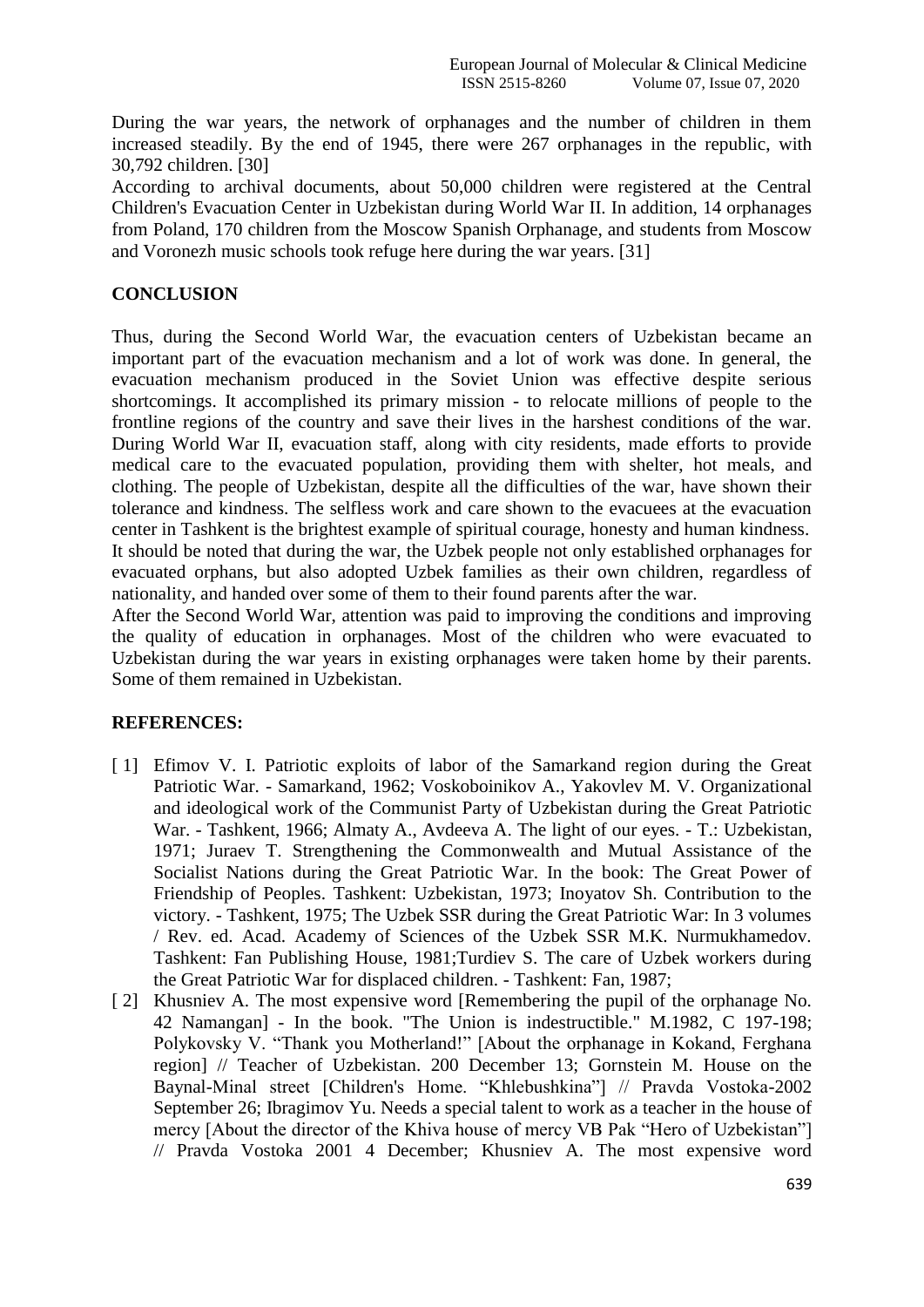[Remembering the pupil of the orphanage No. 42 Namangan] - In the book. "The Union is indestructible." M.1982, C 197-198.

- [ 3] Kim P.R. Self-management of pupils of orphanages as a moral tool (based on the material of orphanages of the Uzbek SSR) Abstract ... Candidate of Pedagogy. 1980. 23 s .; Tukhtamurodov E. Social and pedagogical bases of preparation of children in orphanages for family life: Candidate of pedagogical sciences. ... diss. - T., 1995. - Tukhtamurodov E. Social and pedagogical bases of preparation of children in orphanages for family life: Candidate of pedagogical sciences. ... diss. - T., 1995. - 151; Askarova O. Education of national pride: (On the example of orphanages). - T .: Teacher, 2003; Askarova, Ogiloy. The system of preparing orphans for social life / editor-in-chief D.I. Ruzieva. - Tashkent: Fan, 2010. - 120 p .; Yusupova G.R. Technology of formation of the quality of tolerance in foster children: Candidate of Pedagogical Sciences. ... diss. Autoref. - T., 2011. - 24 p.151.
- [4] Askarova Ogilov. The system of preparing orphans for social life / editor-in-chief D.I. Ruzieva. - Toshkent: Fan, 2010. - Б. 34.
- [ 5] Murtazaeva R.X. Interethnic relations and tolerance in Uzbekistan Tashkent: University, 2007. - 11.5 p.l.; Murtazaeva R.X. Tolerance as an integrating factor in multinational Uzbekistan. - Tashkent. Uzbekistan, 2010. - 14 p.l .; Murtazaeva R.X. Migratory processes in Uzbekistan in the XX - beginning of the XXI century: historical events and new trends. - Germany: Lambert, 2015. — 15.6 p.l.
- [ 6] Saipova K.D., Murtazaeva R.Kh., Odilov A.A. Interethnic harmony in Uzbekistan and tolerance: a look through the prism of centuries. Monograph. - Tashkent: Turon iqbol, 2018 .-- 124 s .; Saipova K.D. Tolerance of the Uzbek people to the evacuated and deported peoples during the war against fascism. - Tashkent: Turon iqbol, 2018 .-- 5.37 bp
- [ 7] Snegireva L. I. Reception and placement of evacuated child care facilities in the West Siberian rear (1941-1943) // Bulletin of the TSPU (TSPU). 2018.5 (194). - C 143.
- [8] Snegireva L. I. Reception. 143 b.
- [ 9] 9. Almaty A., Avdeeva A. The light of our eyes. T.: Uzbekistan, 1971. P.7.
- [ 10] Tashkent station. November 1941 // https://mytashkent.uz/2014/01/31/tashkentskijvokzal-noyabr-1941-god/
- [ 11] Almaty A., Avdeev A. 9 b.
- [ 12] Almaty A., Avdeev A. 10 b.
- [ 13] Almaty A., Avdeev A. 7 b.
- [ 14] Almaty A., Avdeeva A. That source.
- [ 15] Almatyinskaya A., Avdeeva A. 8 b.
- [ 16] 16. Turdiev S. Caring for displaced children by Uzbek workers during the Great Patriotic War. - Tashkent: Fan, 1987. - B. 16 Leninskoe znamya. 1942 January 20.
- [ 17] 17. National State Archive of Uzbekistan. Fund 94, List 5, Collection 4247, Page 162.
- [ 18] 18. Turdiev S.17 p.
- [ 19] 19. Turdiev S. Caring for displaced children by Uzbek workers during the Great Patriotic War. - Tashkent: Fan, 1987. - B. 17. Surxondaryo obl. state archive .. f. 2. Op. 2. Case 42. page 55.
- [ 20] 20. Turdiev S. 32 p.
- [ 21] 21. National State Archive of Uzbekistan. Fund 94, List 5, Collection 4697, Page 57.
- [ 22] 22. Egamberdieva N. Social pedagogy. T .: Alisher Navoi National Library of Uzbekistan Publishing House, 2009. - p. 27.
- [ 23] 23. Askarova O. Preparing orphans for social life. T .: Fan, 2010. p. 28.
- [ 24] 24. Askarova O. 29 p.